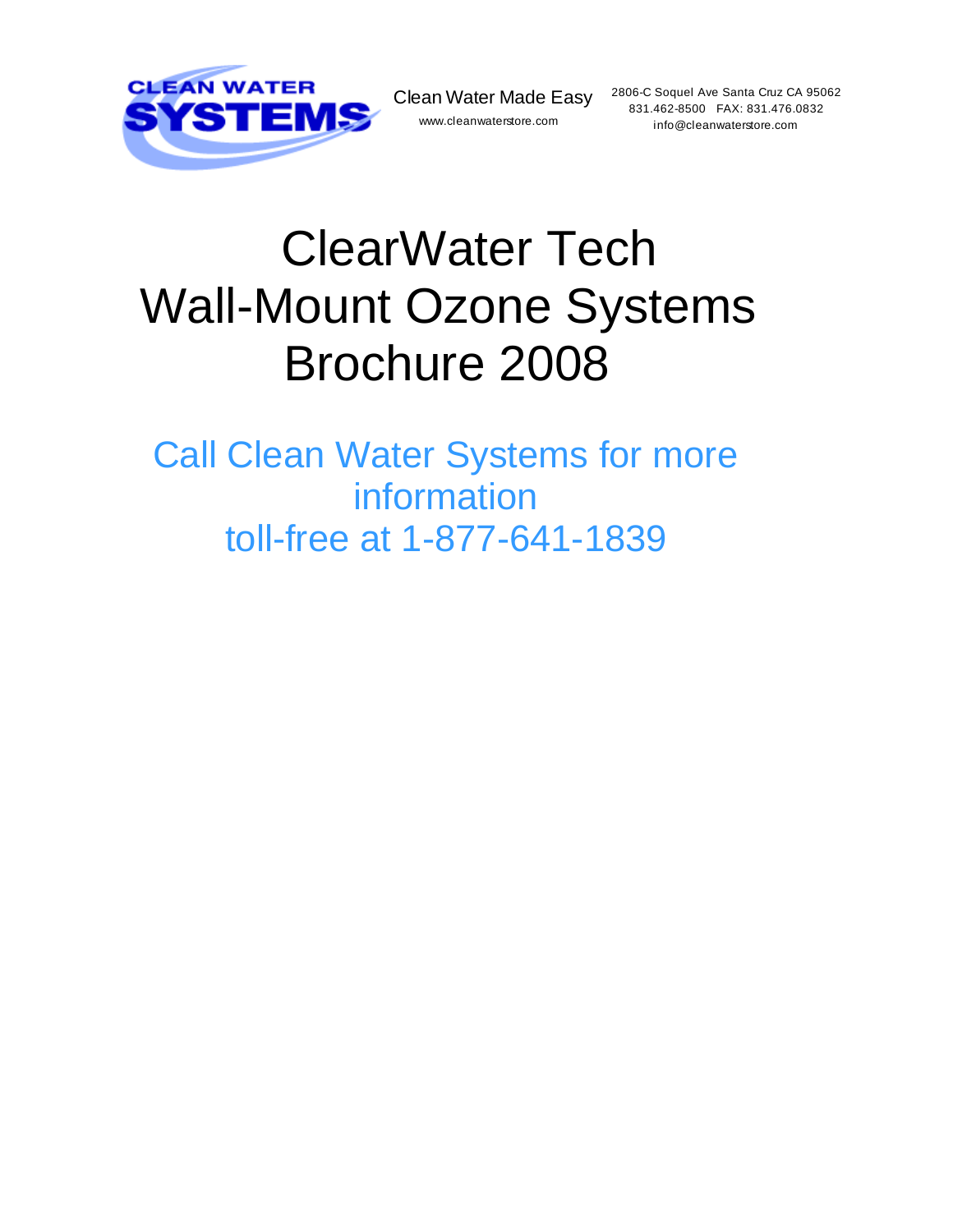



# Wall-Mounts

#### **Corona Discharge Ozone Systems**

The Wall-Mount ozone generators from ClearWater Tech offer corona discharge technology. This series has seven models to choose from. With an output range of 2.8 to 27 grams per hour, these units are equipped with universal input power supply or solid state current limit circuitry. Options include a built-in air preparation system, fully-adjustable 0-100% ozone output and 4-20 mA control.

*"I'd tried several ozone manufacturers before I found ClearWater Tech. ClearWater's ozonators do what their technicians say they are going to do. I install a lot of systems for Hollywood people, and their water has to be 100% right. With ClearWater, they're happy, they love their water, and that makes me happy!"*

Tito Ignacio, President of Wailani Natural Pure Water Systems - Burbank, CA





## M-15/AD

**DESCRIPTION** Self contained, single reaction chamber CD ozone generator with built-in air dryer.

#### **DIMENSIONS**

19.5" h x 15.25" w x 7.5" d, 34 lbs **OZONE OUTPUT** 2.8 grams/hr @ 7 SCFH (dry air)

# M-1500 & CD1500

**DESCRIPTION** High output, single reaction chamber CD ozone generators. Suitable for use with dry air or oxygen air preparation options.

#### **DIMENSIONS**

27" h x 9.25" w x 5.5" d, 32 lbs **OZONE OUTPUT M-1500** - 2.8 grams/hr @ 7 SCFH (dry air ) 7.6 grams/hr @ 7 SCFH (PSA oxygen) **CD1500** - 4.5 grams/hr @ 10 SCFH (dry air) 10 grams/hr @ 7 SCFH (PSA oxygen)





## CD1500P

#### **DESCRIPTION**

High output, pressurized, single reaction chamber CD ozone generator. Designed to operate at 10 psi cell pressure. Built-in pressure gauge and flow meter.

#### **DIMENSIONS**

27" h x 9.25" w x 5.5" d, 32 lbs **OZONE OUTPUT** 15 grams/hr @ 6 SCFH (PSA oxygen) @ 10 psi